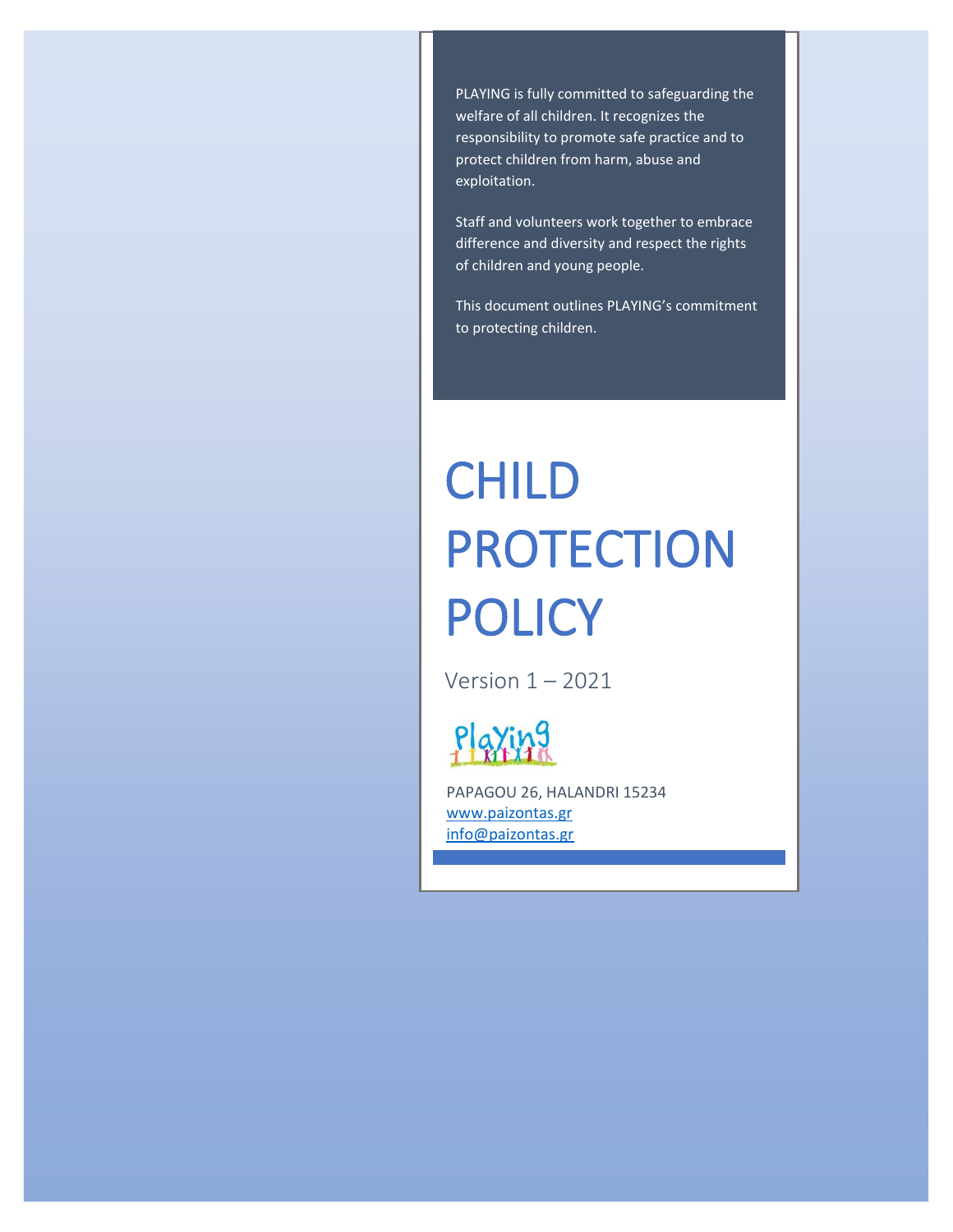# Contents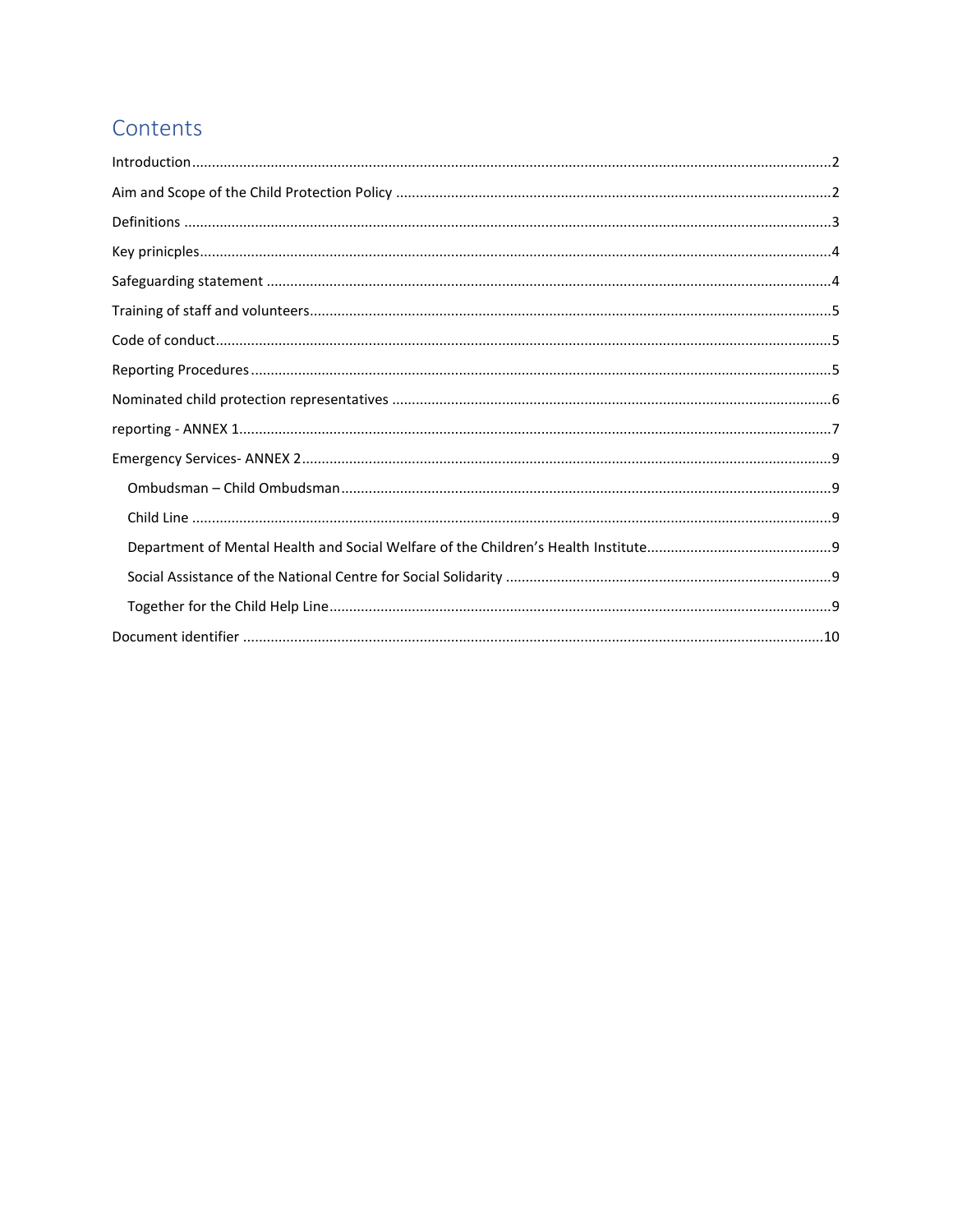# <span id="page-2-0"></span>INTRODUCTION

According to the principles of the United Nations Charter, the recognition of the inherent dignity and equal and inalienable rights of all members of the human family is the foundation of freedom, justice and peace in the world.

States Parties shall take all appropriate legislative, administrative, social and educational measures to protect the child from all forms of physical or mental violence, injury or abuse, neglect or negligent treatment, maltreatment or exploitation, including sexual abuse, while in the care of parent(s), legal guardian(s) or any other person who has the care of the child (UN Convention on the Rights of the Child (1991), Article 19).

According to the Declaration of the Rights of the Child, "the child, by reason of his physical and mental immaturity, needs special safeguards and care, including appropriate legal protection, before as well as after birth".

This policy sets out common values, principles, and beliefs and describes the steps that will be taken in meeting our commitment to protect children.

This policy has been drawn up on the basis of law and guidance that seeks to protect children, namely:

- Children Act (1989)
- UN Convention Rights of Child (1991)
- Protection of Children Act (1999)
- The Children Act (Every Child Matters) (2004)
- Children and Families Act (2014)
- Working together to Safeguard Children (2015)
- General Data Protection Regulation (2018)
- Ubud-Höör Declaration (2017)

# <span id="page-2-1"></span>AIM AND SCOPE OF THE CHILD PROTECTION POLICY

This child protection policy is structured upon the best interest of the child and aims to:

- Ensure that the organization undertakes its responsibilities regarding protection of children and will respond to any concern raised appropriately
- Prevent and minimize the risk that may be caused to children as a result of actions or neglect
- Provide appropriate reporting structures when abuse is suspected or disclosed
- Process of personal data of children, will be conducted in line with the relevant EU and national legislation in force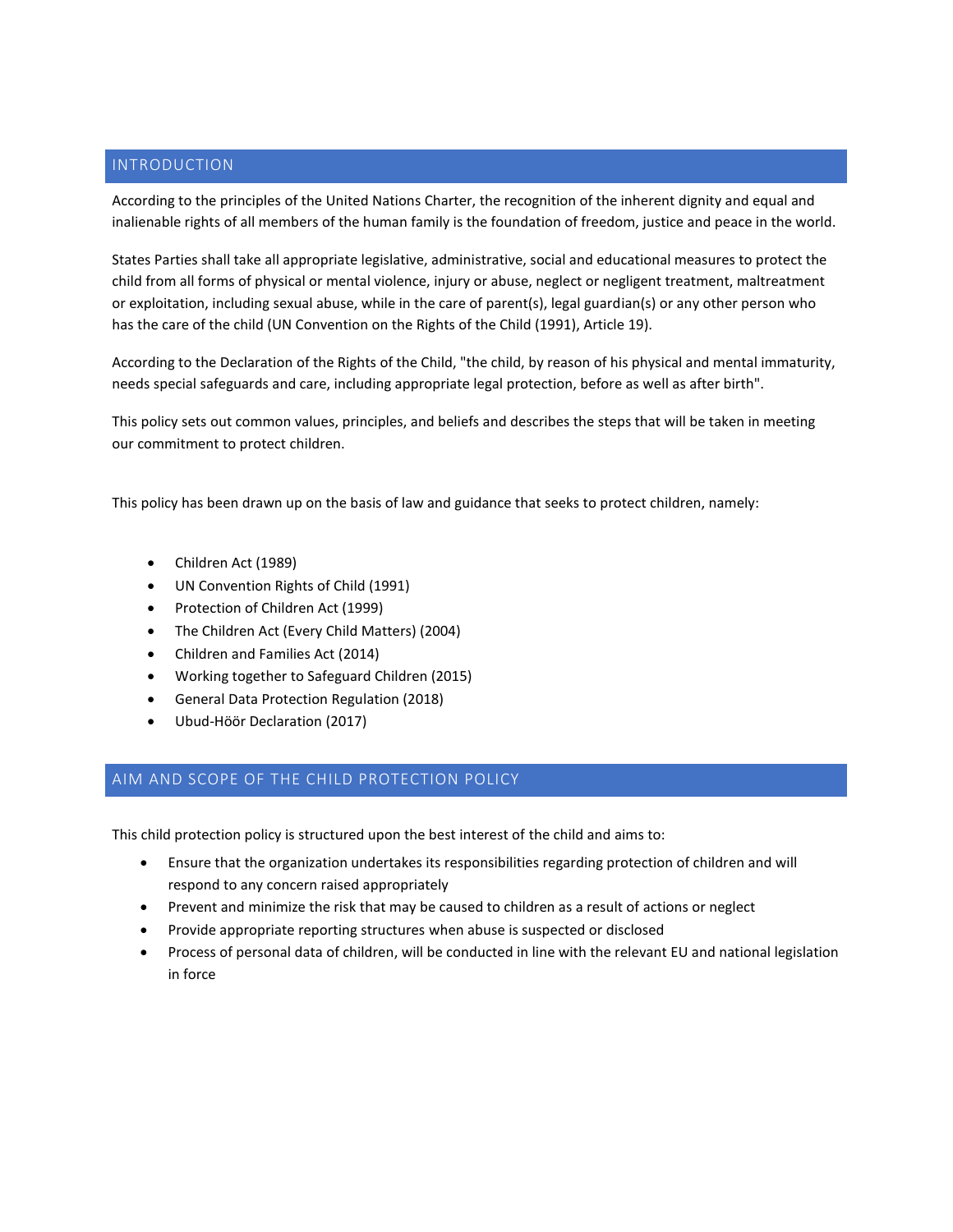# <span id="page-3-0"></span>DEFINITIONS

**CHILD**: A "child" as defined in Article 1 of the Convention on the Rights of the Child (CRC), is "every human being below the age of 18 years unless, under the law applicable to the child, majority is attained earlier".

**YOUTH:** Are those belonging to the age group 15 to 25 years (in line with main provisions of Greek legislation)

**CHILD PROTECTION**: The rules and commitments governing the operation of PLAYING in the development of its activities it undertakes with a view to the primary prevention and combating of all forms of child abuse.

**CHILD ABUSE**: Based on the World Health Organization, "Abuse or ill-treatment of a child includes all forms of physical or emotional ill-treatment, sexual abuse, neglection of treatment or exploitation for commercial purposes which results in a particular potential damage to the life and development of the child, within a relationship of responsibility, trust and power."

Children with disabilities may be at increased risk of abuse through various factors such as stereotyping, prejudice, discrimination, isolation and a powerlessness to protect themselves or adequately communicate that abuse has occurred.

**NEGLECT:** Deliberately, or through carelessness or negligence, failing to provide for, or secure for the child, their rights to physical safety and development e.g. abandonment, the failure to properly supervise and protect children from harm as much as is feasible, the deliberate failure to carry out important aspects of care which results or is likely to result in harm to the child, the deliberate failure to provide medical care or carelessly exposing a child to harm.

**CHILD SAFEGUARDING:** Safeguarding is set of policies, procedures and practices employed to actively prevent harm, abuse and distress. PLAYING adopts safeguarding practices within our organization to ensure our employees, volunteers, partners, vendors, and other representatives do not deliberately or unintentionally harm or abuse children or young people.

Safeguarding means:

- protecting children from abuse and maltreatment
- preventing harm to children's health or development
- ensuring children grow up with the provision of safe and effective care
- taking action to enable all children and young people to have the best outcomes.

**DIRECT CONTACT WITH CHILDREN / WORK WITH CHILDREN:** The physical contact and live communication of the PLAYING's staff with children during the execution of the various events and activities.

**IMMEDIATE CONTACT WITH CHILDREN:** Staff and volunteer access to various information such as names, addresses, photos, family environment, religious habits and beliefs.

**STAFF:** All PLAYING's employees and volunteers.

#### **A Note to the Reader on Definitions**

Different languages and different professional fields can use different terminology to refer to all the issues above. In some contexts the term child maltreatment is used to refer to all forms of abuse, neglect and exploitation carried out by a parent or carer. In other context, the term child abuse is used as the generic term that includes physical, sexual and psychological abuse as well as neglect and exploitation. For some people violence is the generic term that covers all these forms of harm.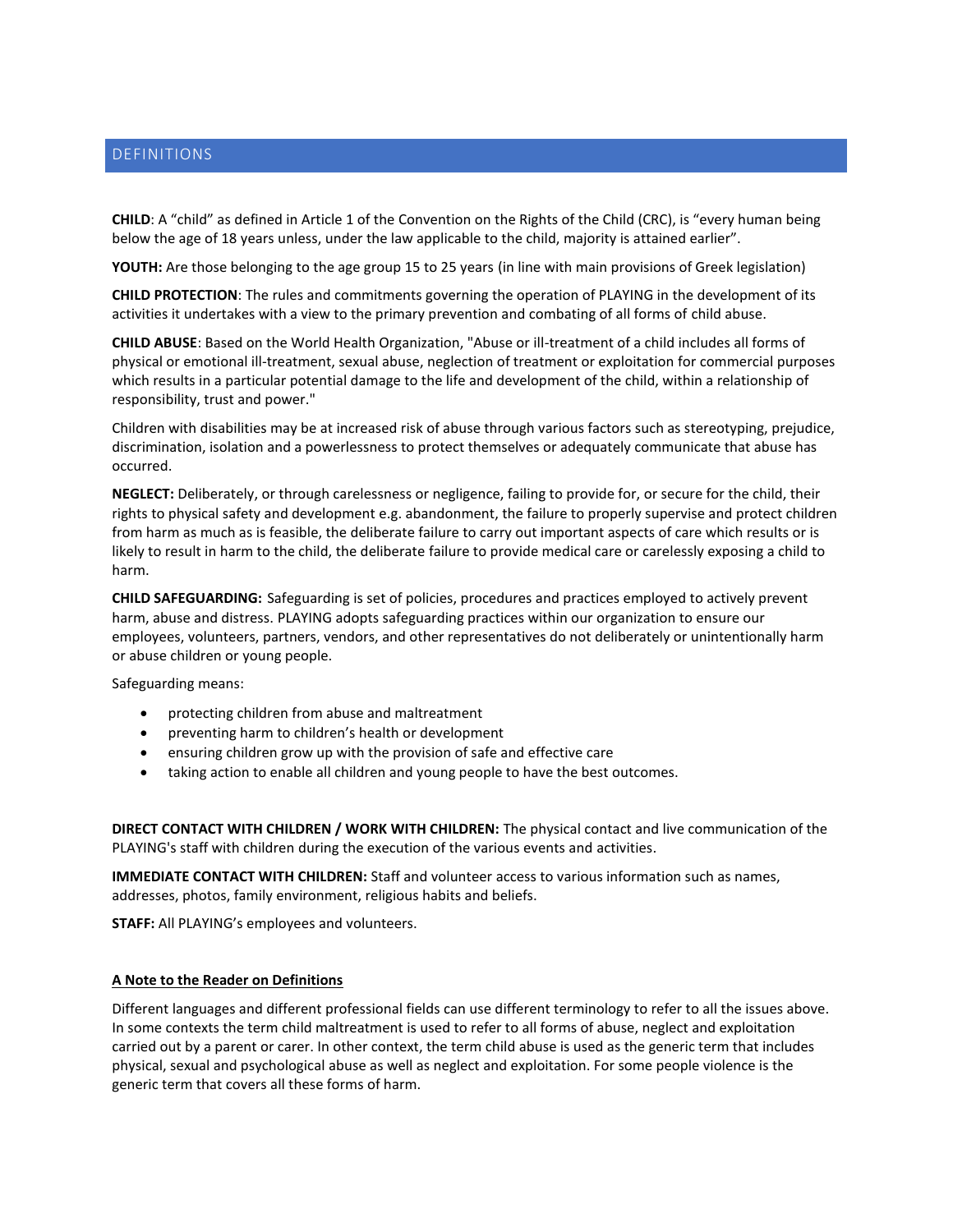# <span id="page-4-0"></span>KEY PRINICPLES

The fulfilment of children's rights is structured around the following principles

1. **Equal treatment** (Non-Discrimination)**:**

Children's rights apply to all children without discrimination of any kind, irrespective of the child's or his/her parent's or legal guardian's race, color, sex, language, religion, political or other opinion, national, ethnic or social origin, property, disability, birth, sexual orientation, gender identity, or other status.

#### 2. **Best interests of the child:**

In all actions concerning children, the best interests of the child shall be a primary consideration. PLAYING incorporates provisions aimed at supporting the child's needs for safety, health, wellbeing, family relationships, physical, psychological and emotional development, identity, freedom of expression, privacy and agency to form their own views and have them heard. Put simply, the best interests of the child are whatever is best for that individual child.

#### 3. **Right to life and development**:

Children have an inherent right to life and to protection from violence, abuse, exploitation and neglect. Their right to development should be interpreted in its broadest sense, covering but not limited to the child's physical, mental, spiritual, moral, psychological, intellectual and social development.

#### 4. **The right to be heard**:

Children have the right to be listened to and taken seriously, they are entitled to give their opinion on all matters affecting them and due regard and consideration should be given to their views.

#### 5. **Do not harm principle:**

PLAYING shall strive against and minimize any harm that may be caused inadvertently to children as a result of its activities in accordance with the International Child Safeguarding Standards and the Ubud-Höör Declaration.

6. **Transparency and accountability:**

Any harmful behaviour or practice shall be addressed and challenged appropriately.

7. **Privacy:**

All personal data of children and parents / careers , should be conducted in line with the relevant EU and national legislation in force.

# <span id="page-4-1"></span>SAFEGUARDING STATEMENT

All members of the public, as well as professionals, have a responsibility for the protection of children and reporting concerns about a child's welfare or safety.

All PLAYING staff and volunteers who come into contact with children, young people and their families will:

- be able to identify potential indicators of abuse or neglect
- have read the Child protection Policy
- know their role and responsibilities within their team
- know how to communicate and record concerns
- know to act upon concerns in line with the principles and procedures for local child protection management and legislation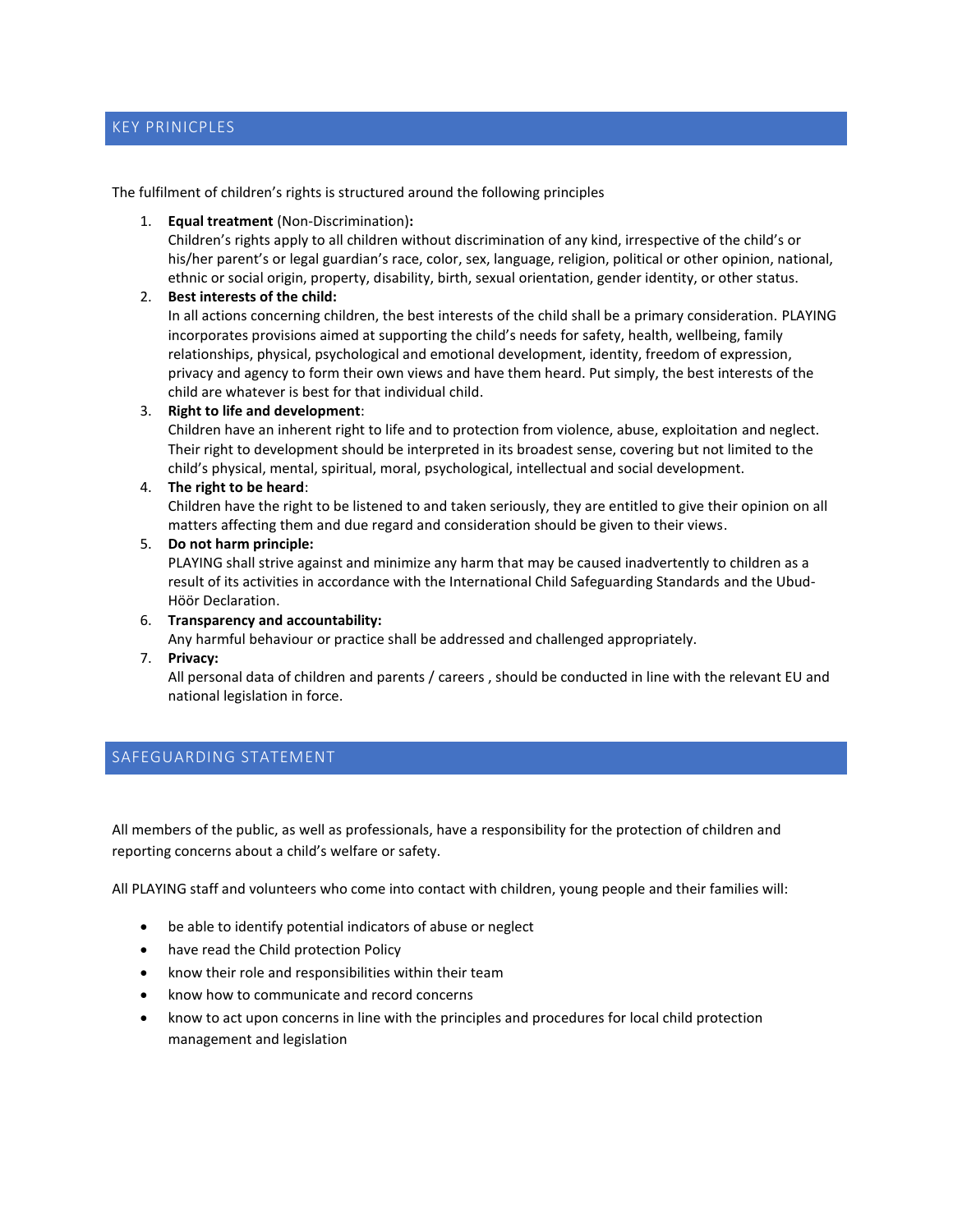### <span id="page-5-0"></span>TRAINING OF STAFF AND VOLUNTEERS

All PLAYING staff and volunteers are aware of PLAYING'S Child Protection Policy as part of their induction and training. Staff and volunteers who are involved in events and projects in which they have direct contact with children and parents attend a child protection training course.

PLAYING'S code of conduct sets clear boundaries of behaviour for working with children and promotes a safe and open working environment. Staff and volunteers are expected to follow this code of conduct and breaches of the code will be addressed in accordance with PLAYING'S disciplinary policy and procedure.

#### <span id="page-5-1"></span>CODE OF CONDUCT

All PLAYING staff and volunteers must:

- 1. Ensure that parents and carers are made fully aware of the nature of PLAYING's work with their children
- 2. Ensure that parents and carers are made aware of PLAYING's child protection policy and who they should contact if they have child protection concerns
- 3. Empower children discuss with them their rights, what is acceptable and unacceptable, and what they can do if they have any concerns or problems
- 4. Treat all children with respect and dignity
- 5. Respect children's right to privacy
- 6. Ensure that the principles of PLAYING's equality, diversity and inclusion policy are applied to all children
- 7. Be aware of situations which may present risks and manage these
- 8. Ensure that any materials that are used in the Company's actions are from safe, non-toxic materials to prevent any harm to children
- 9. Plan and organize the work with children so as to minimise unnecessary risks
- 10. Give children the freedom to participate or not in events and activities, without any form of direct or indirect pressure or direction towards any choice.
- 11. Announce to every competent institution immediately everything that comes to our attention and concerns all kinds of child abuse, always in consultation with the Scientific Director of PLAYING.
- 12. Always ask prior to any action, work, study, research to obtain the written consent of the parents, representatives, or commissioners of the children to be involved and if the child is considered mature to provide his or her own consent to receive and his own consensus.
- 13. Use appropriate and easy to understand language when addressing children.
- 14. Use gender-neutral language and inclusive language. The purpose of gender-neutral language is to avoid word choices which may be interpreted as biased, discriminatory or demeaning by implying that one sex or social gender is the norm.

#### <span id="page-5-2"></span>REPORTING PROCEDURES

All staff, volunteers, experts, researchers should be alert to signs that may suggest a child is in need of help. All PLAYING staff and volunteers have a responsibility to ensure that children are protected. The reporting procedure is made widely available to ensure that everyone is clear what steps to take regarding the safety of children and other witnesses.

All staff and volunteers will be immediately reported to the Child Protection Representatives (CPR) – using a reporting form (Annex 1). These records will be stored securely with access limited to the CPR's.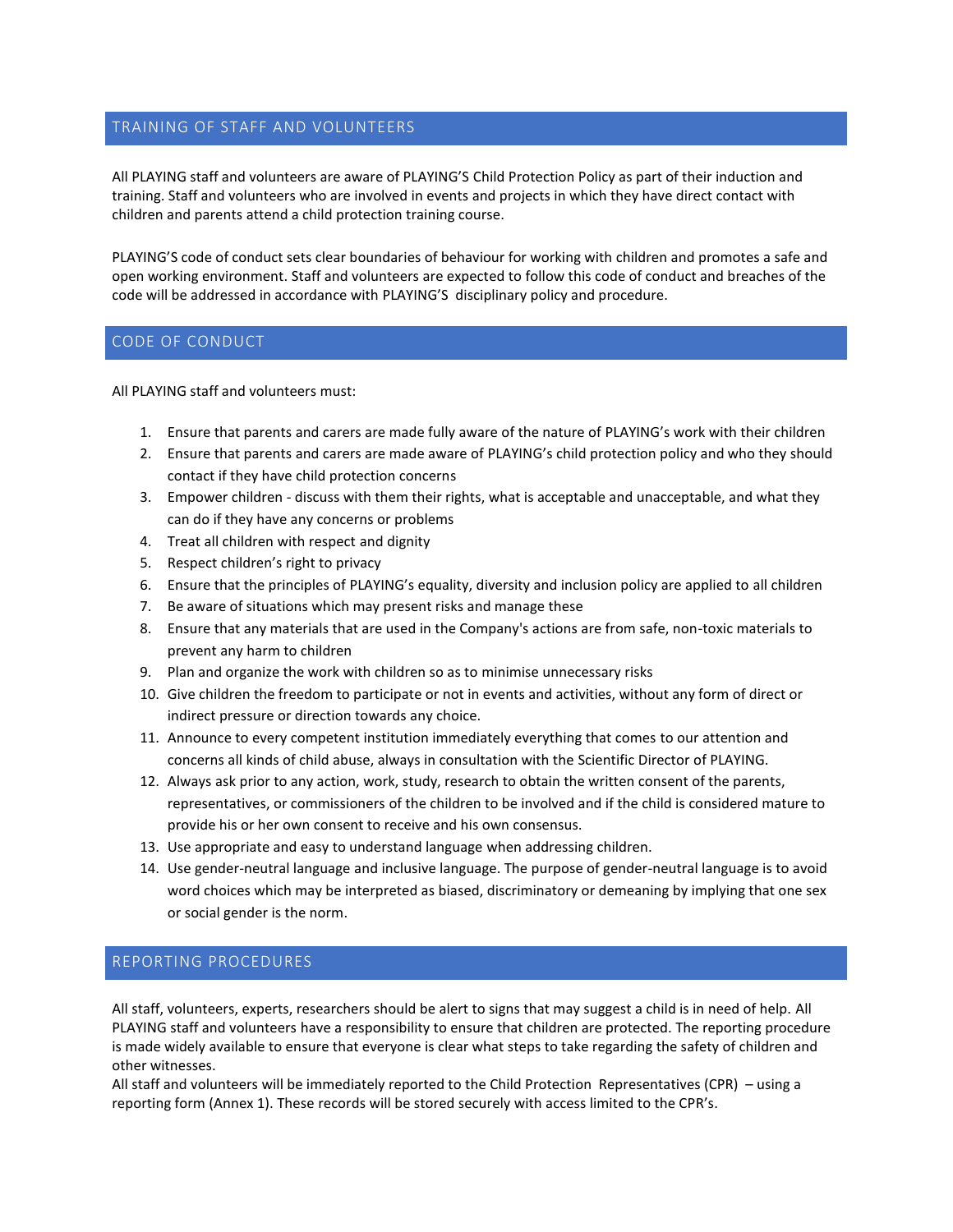### <span id="page-6-0"></span>NOMINATED CHILD PROTECTION REPRESENTATIVES

The Child Protection Representatives (CPR's) are responsible for:

- Promoting awareness and implementation of the Child Protection Policy throughout the organization
- Monitoring implementation of the Policy and reporting on developments at Team meetings and for the Management Board
- The development of child protection training resources
- Maintaining and updating knowledge of best practices and statutory requirements
- Acting as a source of support and information for staff on safeguarding issues
- Acting as the persons in charge for handling the reporting procedure.

Names and contact details for PLAYING's two child protection representatives are:

- Dimitra Kalpogianni (Director)
- Constantinos Fissas (Project Manger)

Both child protection representatives can be contacted:

telephone: 6986-755306

email: [info@playing.gr](mailto:info@playing.gr)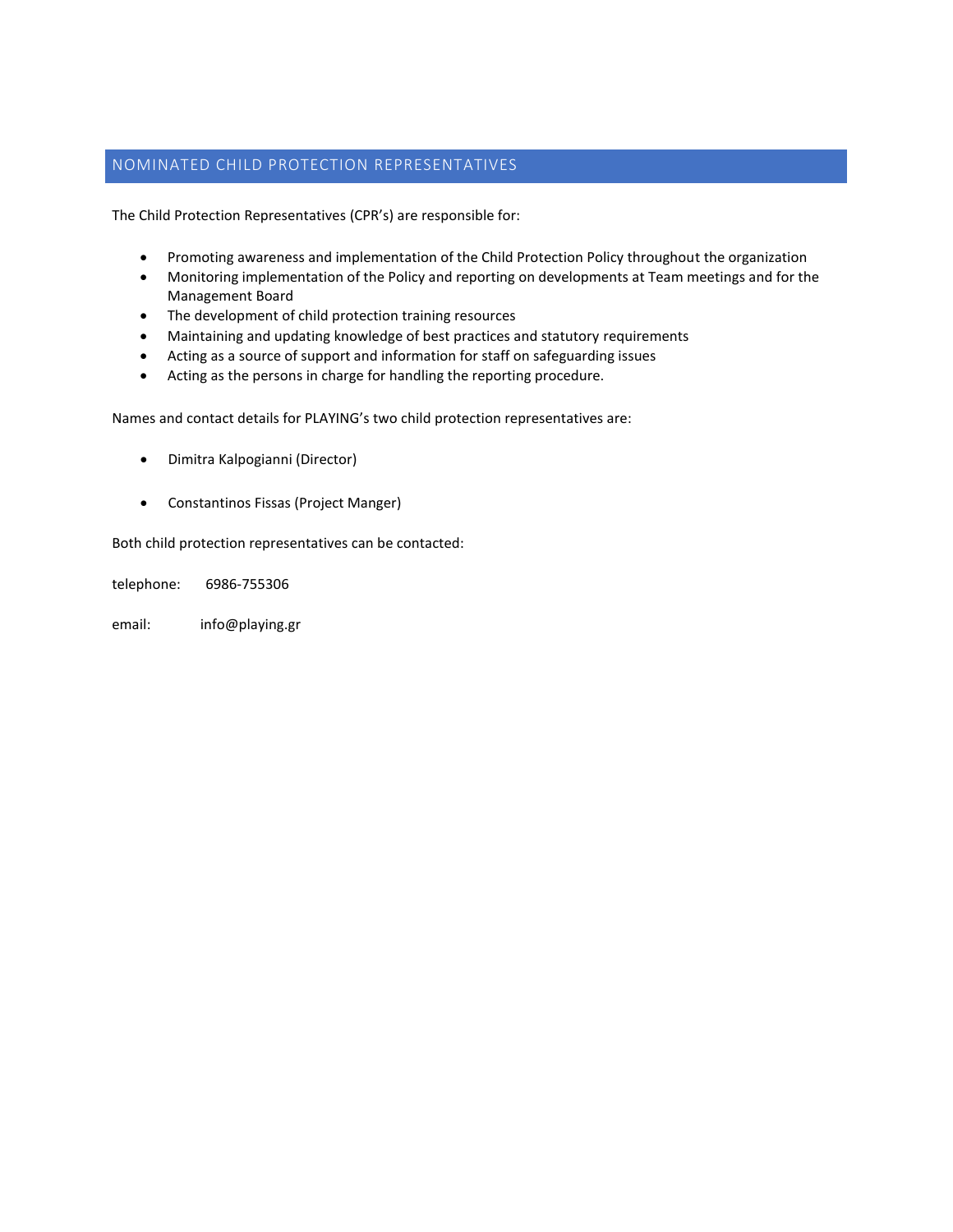# <span id="page-7-0"></span>REPORTING - ANNEX 1

#### **Safeguarding reporting form**

This form should be used to record safeguarding concerns relating to Children and/or Vulnerable persons.

In an emergency please do not delay in informing the police or social services (ANNEX 2). All the information must be treated as confidential and reported to the Child Protection Representatives **within one working day or the next working day if it's a weekend.**

The form should be completed at the time or immediately following disclosure, but after all necessary emergency actions have been taken. Please complete the form as fully as possible.

1. Your details – the person completing the form

| Name         |  |
|--------------|--|
| Position     |  |
| Mobile phone |  |
| E-mail       |  |

2. Details of the person affected

| Name         |  |
|--------------|--|
| Position     |  |
| Mobile phone |  |
| E-mail       |  |

3. Other present or potential witnesses

| Name         |  |
|--------------|--|
| Position     |  |
| Mobile phone |  |
| E-mail       |  |

4. Details of the incident (please describe in detail using only the facts)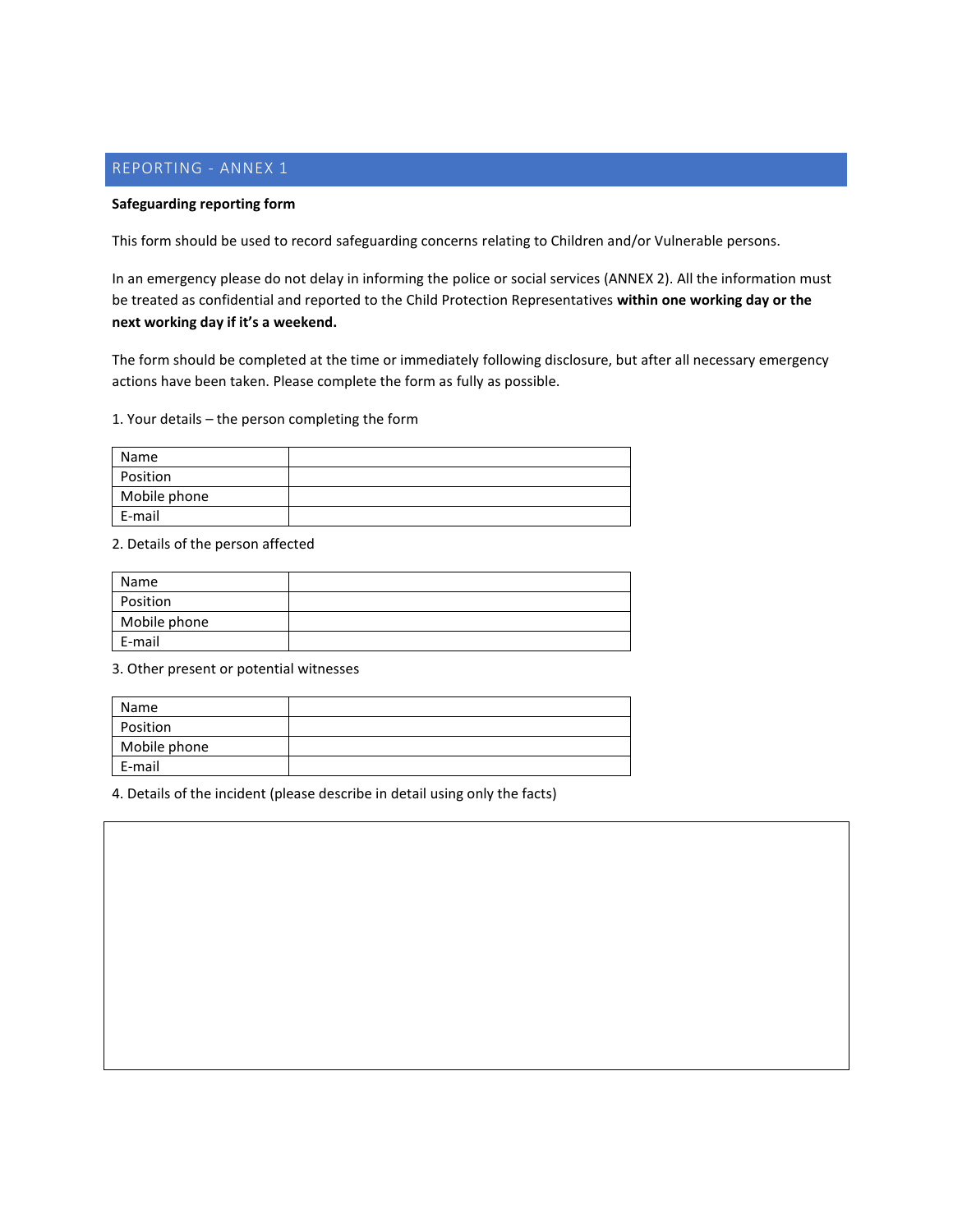5. Additional relevant information (please detail anything else that you believe to be helpful or important)

6. I have completed this form and provided information that is factual and does not contain my own views or opinions on the matter.

| Name         |  |
|--------------|--|
| Date         |  |
| Signature    |  |
| Submitted to |  |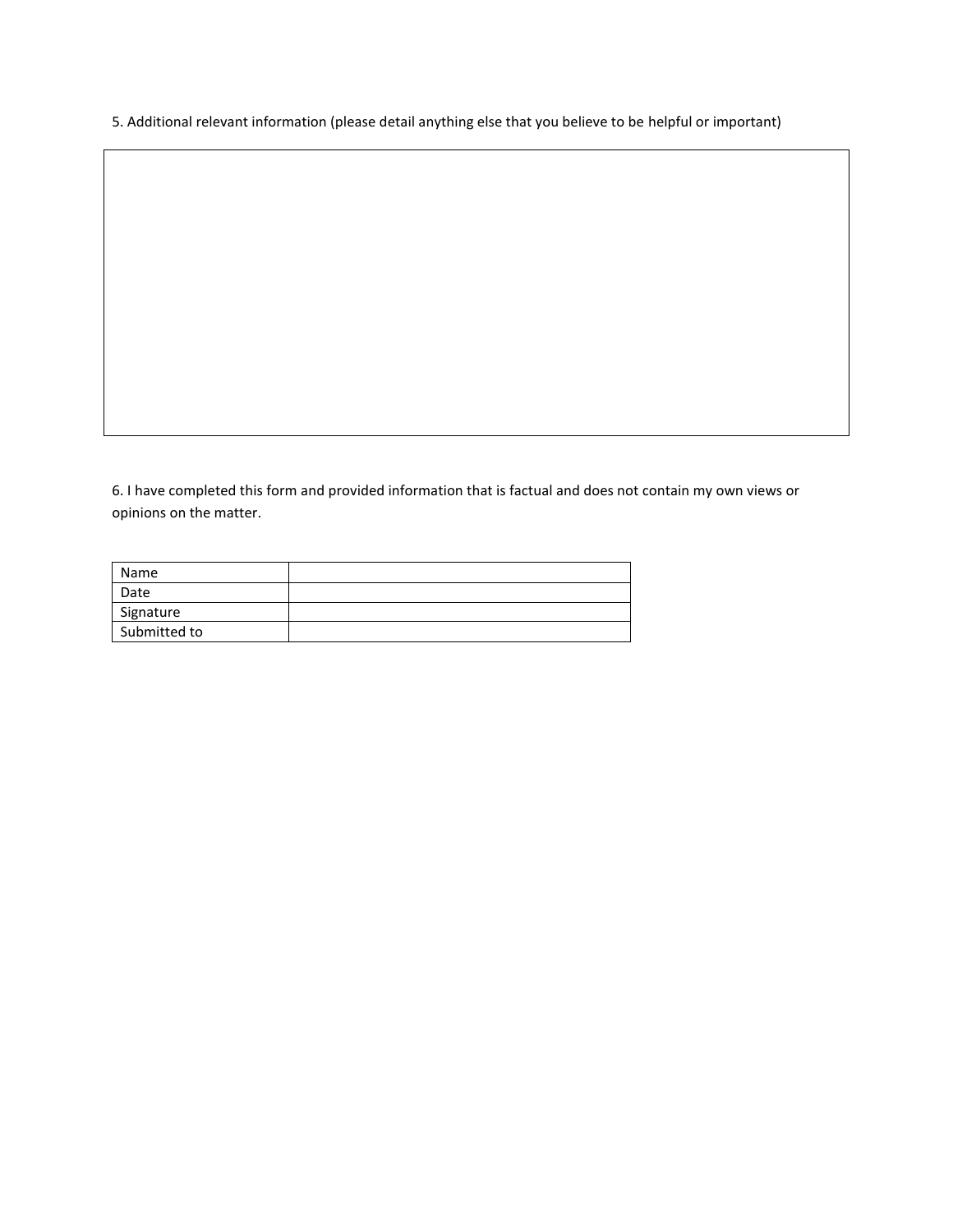# <span id="page-9-0"></span>EMERGENCY SERVICES- ANNEX 2

If you're worried that a child or young person is at risk or is being abused contact:

<span id="page-9-1"></span>OMBUDSMAN – CHILD OMBUDSMAN

213 1306744 / 213 1306710 / 213 1306703

Monday to Friday 9:00 – 16:00

<span id="page-9-2"></span>CHILD LINE

800 1132000 (free of charge)

Monday to Friday 9:00 – 16:00

#### <span id="page-9-3"></span>DEPARTMENT OF MENTAL HEALTH AND SOCIAL WELFARE OF THE CHILDREN'S HEALTH INSTITUTE

210 7715791

Monday to Friday 9:00 – 17:00

<span id="page-9-4"></span>SOCIAL ASSISTANCE OF THE NATIONAL CENTRE FOR SOCIAL SOLIDARITY

197 (free of charge)

<span id="page-9-5"></span>TOGETHER FOR THE CHILD HELP LINE

11525

Monday to Friday 9:00 – 21:00